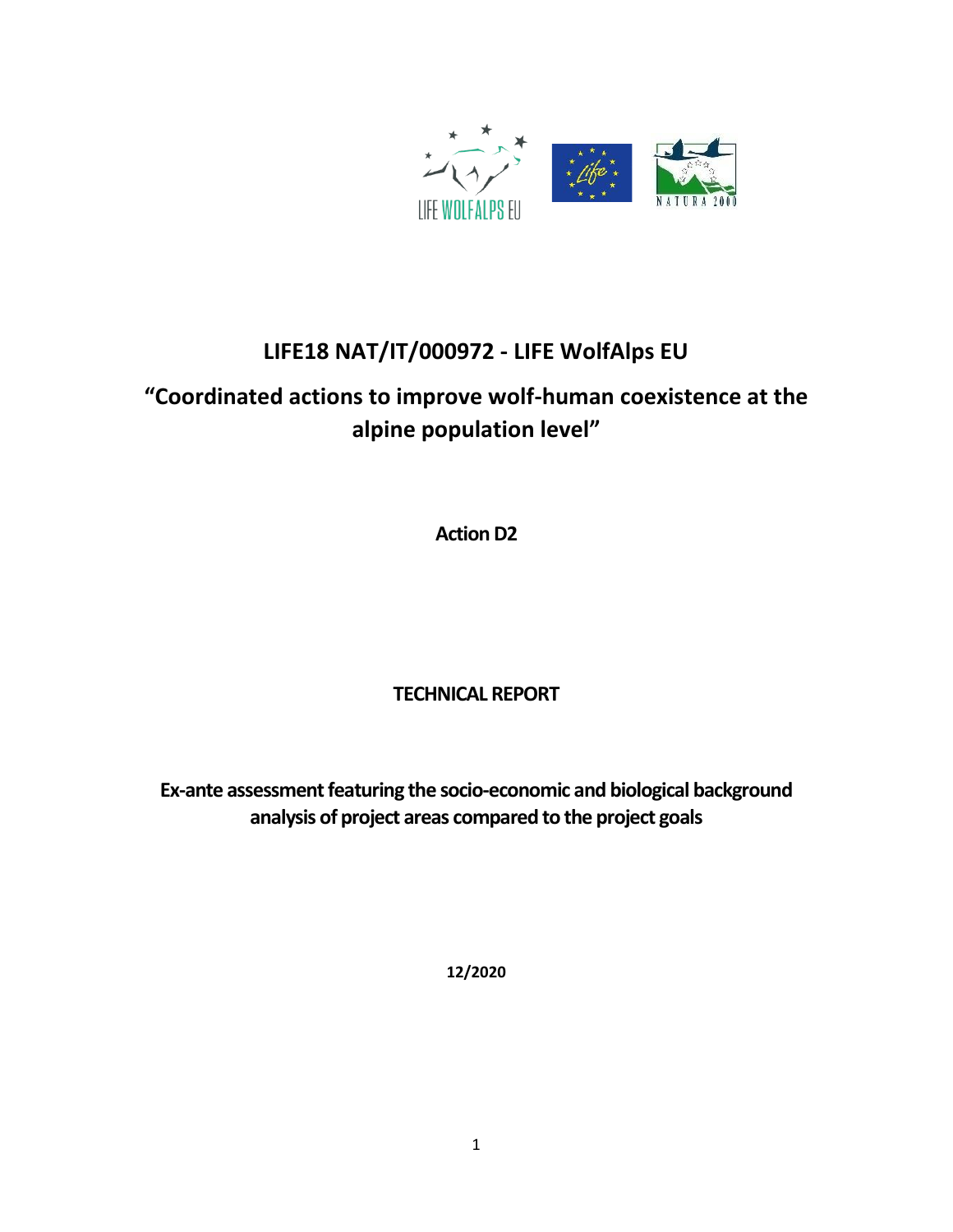#### **Authors:**

Julia Stauder, Marco Ranzoni, Clara Tattoni, Elisa Martini, Andrea Omizzolo, Filippo Favilli

#### **List of abbreviations**

LWA= LIFE WolfAlps

LWA EU= LIFE WolfAlps EU

IT=Italy

AT=Austria

F=France

SI=Slovenia

/=No data available

BP= Baseline situation is the beginning of the project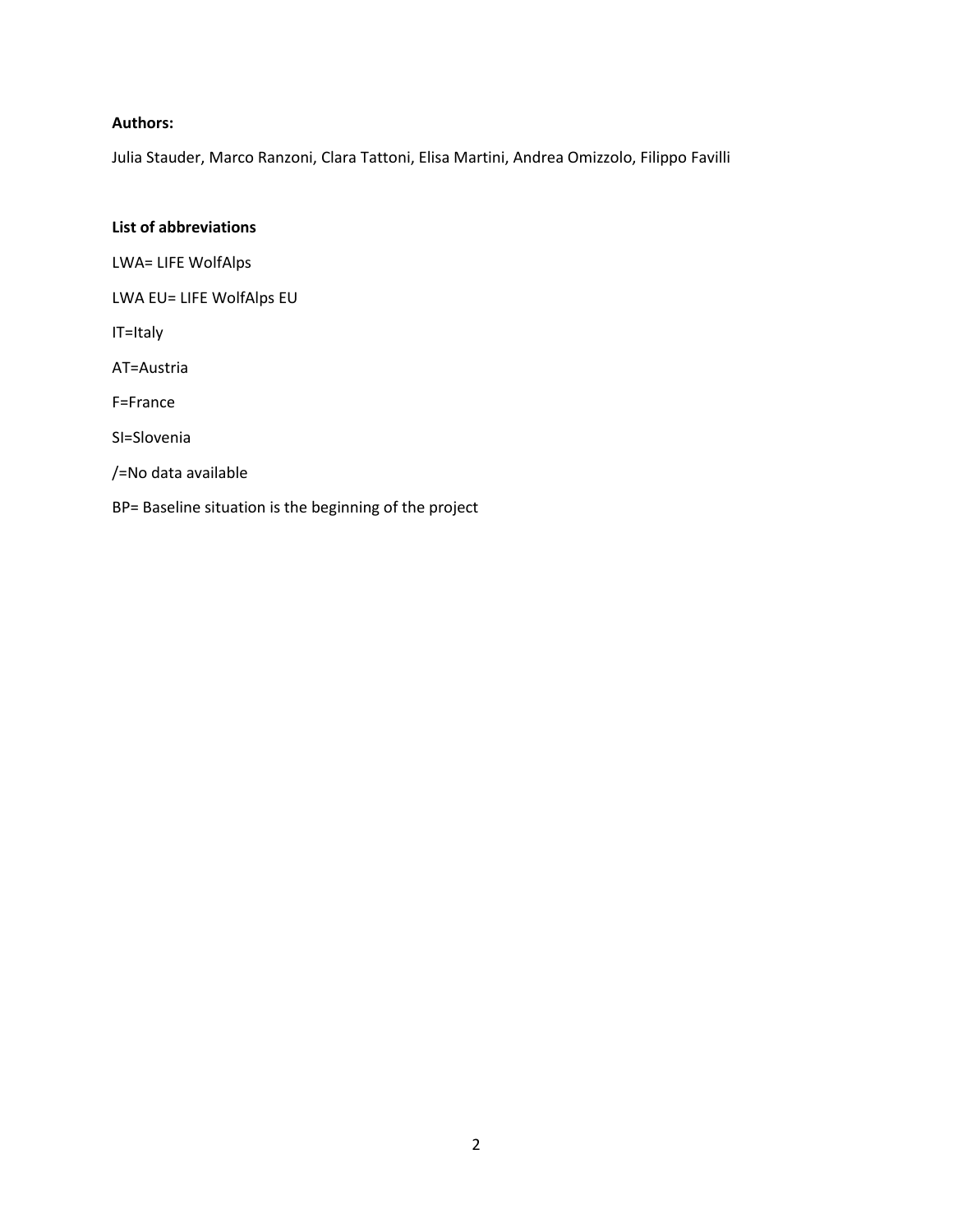### **Introduction**

LIFE projects need to report on their outcomes and be regularly monitored and evaluated based on the outcome indicators defined at project level and based on those defined in the multiannual workprogramme at programme level. Therefore, the purpose of this action is to evaluate the usefulness and the success of the project actions implemented to improve the ecosystem and the welfare of the local wolf populations, economy and social welfare in the project area. In the case of LWA EU the overall project goal is to improve wolf-human coexistence at the alpine population level. The main expected results and impacts are:

- Establishment of 5 international alpine working groups: a technical, a scientific, a communication, an administrative and a policy committee with at least one member per partner and country.
- Define common methodologies and criteria to enable efficient transboundary wolf monitoring and conservation at population level.
- Create at least 24 "Wolf Prevention Intervention Unit WPIU", with at least 812 WPIU intervention over the Alps.
- Adequate training for wardens and other technicians in techniques of wolf surveillance (88 workshops for at least 2000 trained operators), anti-poaching, assessment of damage to livestock and damage prevention (at least 26 WPIU trainings).
- Capture of at least 2 detected hybrids and recover of at least 2 injured wolves.
- Decrease wolf depredations by 70% where attacks occurred in wolf presence areas, and implementation of preventive measures by WPIU.
- Use of damage prevention methods by at least 80% of the farmers involved in the preventive measure action.
- Formation of at least 7 new anti-poisoning dog units, and maintenance of 5 dog from LWA.
- Overall reduction of wolf mortality rate due to poisoning is expected to be at least 20% in identified "hot spot" areas.
- Develop wolf eco-tourism with at least 16 new wolf-friendly products, 8 wolf-friendly ecotourism packages, 64 wolf-friendly ecotourism events.
- Develop first guidelines for responsible wolf-tourism.
- Involve at least 5.000 kids in the Life Alpine Young Ranger Program and set up an international network of at least 29 Alpine Protected Areas adhering to the Program.
- Conduct 4 local predator-prey-hunter evaluations with at least 1 radio-collared wolf and 10 radiocollared prey each.
- Establish at least 11 platforms of discussion among Institutions and stakeholders, at least one per country.
- Increase the knowledge and attitude scores of stakeholders, in particular hunters, local inhabitants, public opinion and schools by at least 15% from the first poll.
- Increase the number of positive media reports on wolves by at least 10%.
- Collect at least 1000 items for an international Alpine Wolf press review and publish at least 50 project news items.
- Stop conflict rate growing in general public over the years and reduce by 30% in the selected conflict hotspots.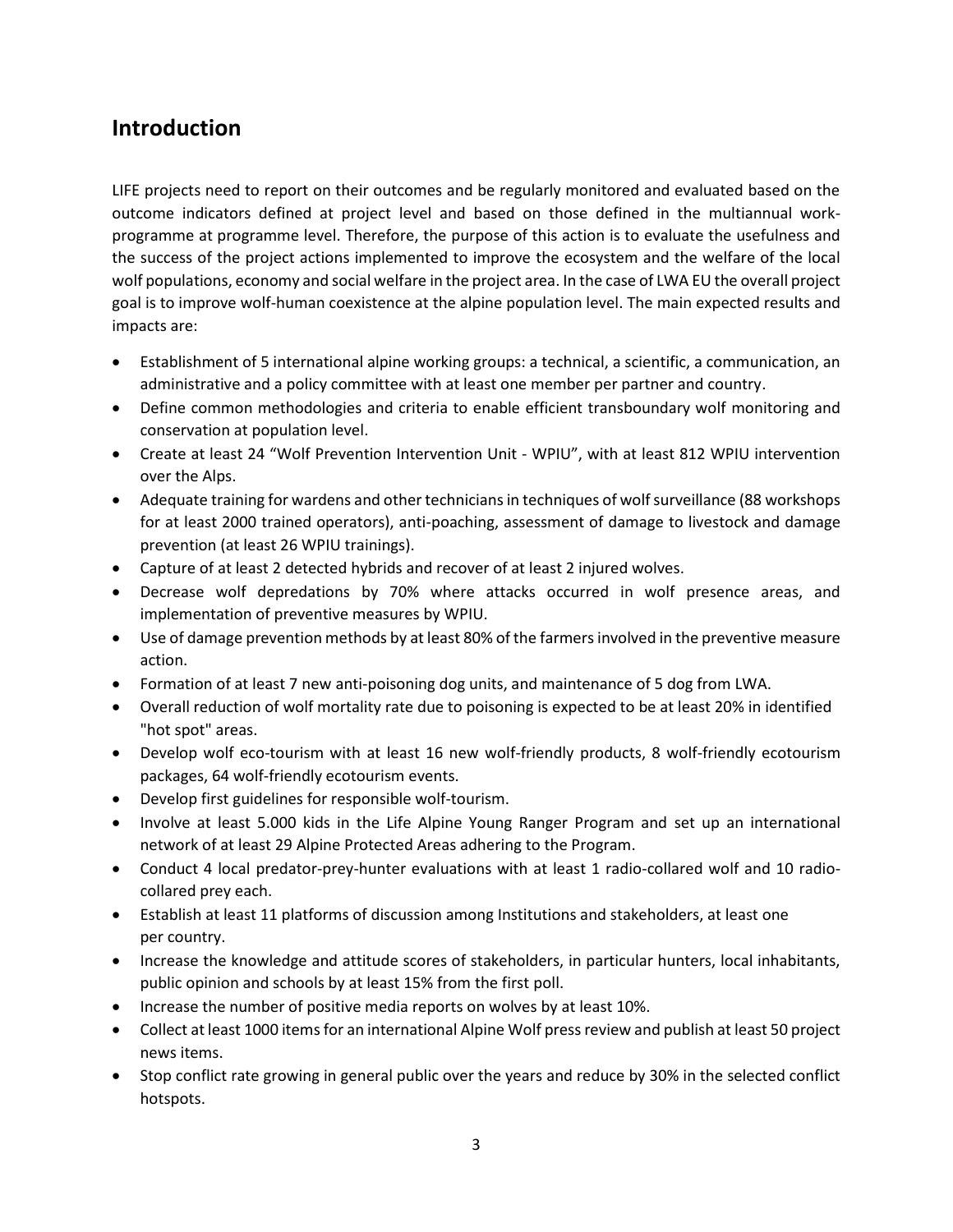- Consider spatial requirements of wolves in environmental impact assessment studies, protecting key areas for reproduction, in at least 29 Natura 2000 sites, considering the EIA Guidelines.
- Decrease wolf traffic mortality through mitigation measures on traffic routes in identified sink areas (Val Susa, Italy) for at least 50% on mitigated road and railway sections.
- Involve at least 3000 schoolchildren in the 4 countries in kids' education actions and train at least 300 new project ambassadors.

To measure the socio-economics impact of the project and ecosystem functions in the project areas, the project developed 3 different typologies of indicators: social, economic and bio-ecological. These indicators will be measured each year of the project to analyse temporal variations of the selected variables. Therefore, the responsible beneficiary will carry out systematic assessments of agreed indicators. Project teams will be updated on the trends of specific indicators once per year, and the implications for the project will be discussed at the project group meetings with specific attention in assessing the costs and benefits of the conservation actions implemented in the project.

Biological indicators will mainly focus on the conservation status of wolves in the project area and will be based on the estimation of primary population parameters, in the framework of the project conservation actions. The indicators are divided into the two priority areas 1) Nature, Species and Biodiversity and 2) Monitoring the success of wolf conservation actions.

Nevertheless, the ecological evidence cannot by itself solve the societal challenge of coexistence with predators, this goal can be achieved only when both scientific and socio-economic evaluations are considered. The inclusion of social and economic aspects in biodiversity conservation has been widely advocated by both conservation biologists and economists to provide policy makers with the necessary tools to evaluate different decisions and to share the project results with the community of residents, and stakeholders.

According to the project goals, the economic indicator can be divided into the three priority areas 1) damage prevention 2) economic growth and 3) jobs created.

From a social point of view, the acquisition of an understanding of the values and concerns of the community is an important first step in developing a sociological impact assessment. This analysis will allow the understanding of the perception of community members on how the LWA EU project will affect their lives. A critical analysis of the factors contributing to current knowledge and social acceptance is essential to support any future decision on how to proceed with the development and protection of the project areas. Following the indications of LIFE projects for qualitative and quantitative outcome indicators at project level, three priority areas were selected: 1) capacity building 2) governance 3) communication, dissemination, awareness rising.

To set the baseline at the beginning of the project, this report presents an ex-ante assessment featuring the socio-economic and biological background analysis of the project areas related to the indicators defined in the first year of the project. These data will be used to compare the situation before, during and at the end of the project and to estimate the projects' impacts. The main references used for the exante analysis are the reports listed from LWA, desk research, information gathered directly from project partners and reports produced within the first year of LWA EU. Reports considered: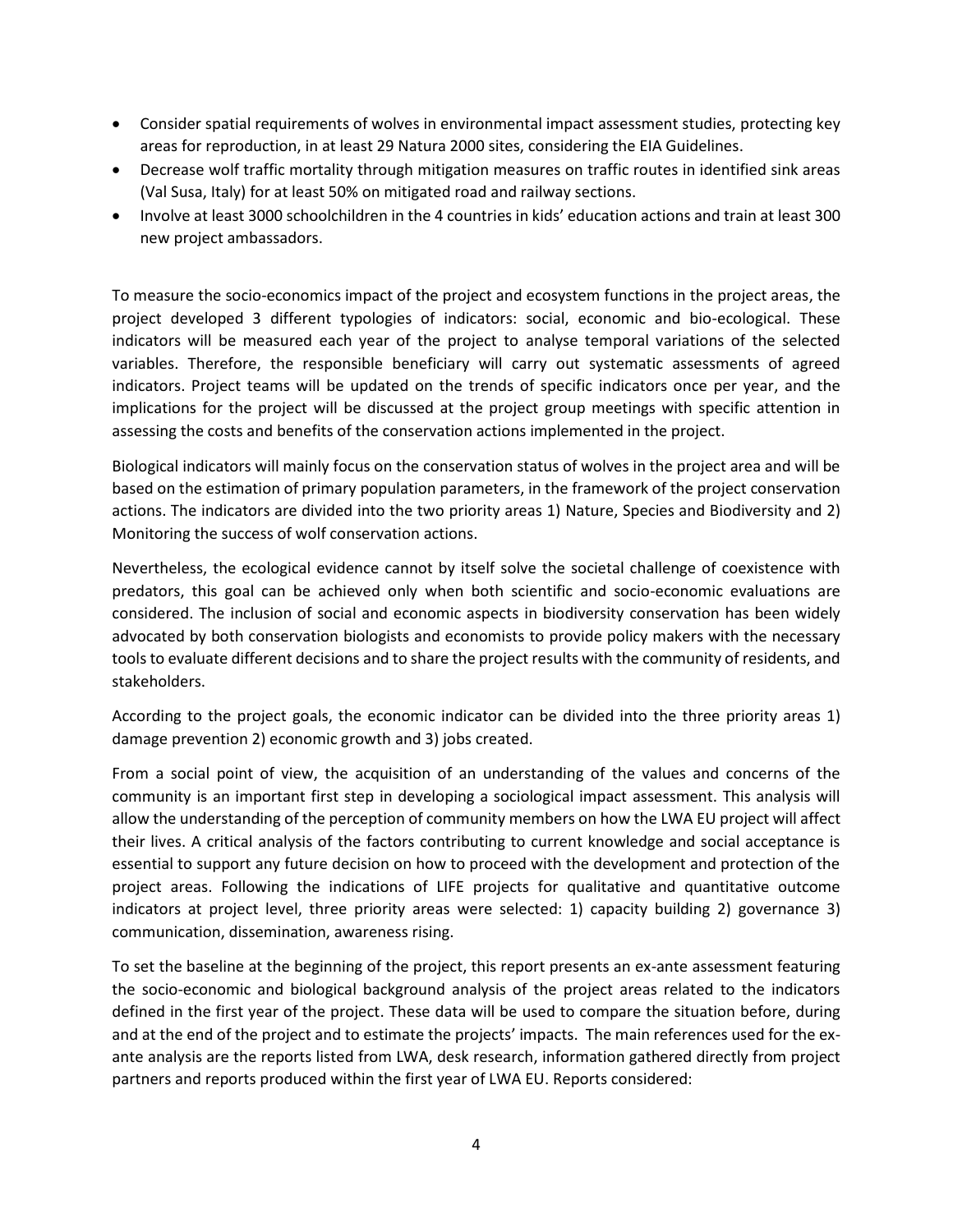- Report\_LIFE WOLFALPS\_ ANNEX FR D4\_6. "Assessment of socio-economic impact of the project and ecosystem functions in the core areas"
- Final technical report LIFE WOLFALPS (2018) Covering the project activities from 01/09/2013 to 31/05/2018
- Wolf Alpine Group (2018): Wolf population status in the Alps: pack distribution and trend up to 2016, with focus on year 2015-2016
- Berce T & Černe R (ed.) (2020) Prevention of damages caused by large carnivores in the Alps. Joint report prepared by: Large carnivores, wild ungulates and society working group (WISO) of the Alpine Convention and the project LIFE WolfAlps EU.

Most activities start with the beginning of the project and do not provide ex-ante data. In these cases, respective cells are empty. Baseline data from LWA were only considered if the respective action is implemented in the same way in LWA EU.

The LWA EU project area includes the LWA project area (see: Final technical report LIFE WOLFALPS 2018), Austria and areas in France (France Provence-Alpes-Côte d' Azur, Rhône-Alpes, Auvergne).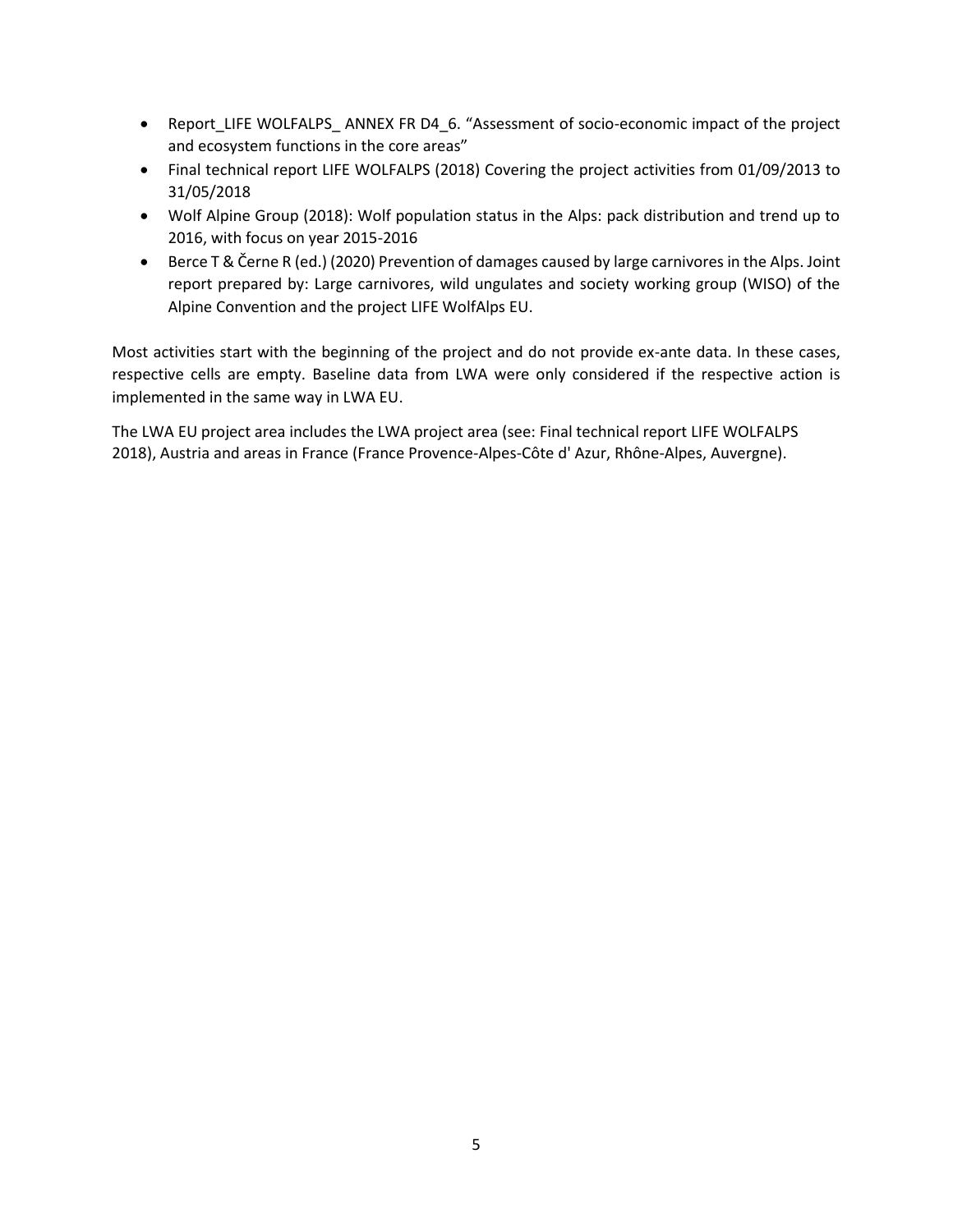# **Biological and ecological indicators**

Table 1. List of biological indicators and respective data for the year 2019 and/or before in the project area

| <b>Indicator descriptor</b>                                                          | <b>Measurement unit</b>                                                  | Ex-ante assessment                            |
|--------------------------------------------------------------------------------------|--------------------------------------------------------------------------|-----------------------------------------------|
| Areas progressing towards improvement                                                | No. of Natura 2000 sites                                                 | <b>BP</b>                                     |
| Areas progressing towards improvement                                                | km of roads                                                              | <b>BP</b>                                     |
| Wolf packs                                                                           | No. of packs                                                             | Alps $1:65$                                   |
|                                                                                      |                                                                          | Alps $IT^2$ : 46                              |
|                                                                                      |                                                                          | AT <sup>3</sup> : 3                           |
|                                                                                      |                                                                          | Alps F <sup>3</sup> : 79                      |
|                                                                                      |                                                                          | SI <sup>3</sup> : 14                          |
|                                                                                      |                                                                          | SI Alps $3:0$                                 |
| <b>Functional wolf territories</b>                                                   | No. of territories                                                       | Alps $1:77$                                   |
|                                                                                      |                                                                          | Alps $IT^2$ : 51                              |
|                                                                                      |                                                                          | $AT^3$ : 3                                    |
|                                                                                      |                                                                          | Alps $F^3$ : 85                               |
|                                                                                      |                                                                          | SI <sup>3</sup> : 14                          |
|                                                                                      |                                                                          | SI Alps <sup>3</sup> : 0                      |
| Wolf reproductions recorded annually                                                 | No. of reproductions                                                     | 50                                            |
| Wolf distribution area                                                               | Km <sup>2</sup>                                                          | Alps IT <sup>2</sup> : 15.600 km <sup>2</sup> |
|                                                                                      |                                                                          | Alps $AT^{3:}$ 2.500 km <sup>2</sup>          |
|                                                                                      |                                                                          | $AT^3$ : 5.000 km <sup>2</sup>                |
|                                                                                      |                                                                          | Alps F <sup>3</sup> : 55.796 km <sup>2</sup>  |
|                                                                                      |                                                                          | $SI^3$ : 4600                                 |
|                                                                                      |                                                                          | SI Alps $3:0$                                 |
| Health status and sanitary conditions of population                                  | of<br>disease-specific<br>No.<br>mortality,<br>morbidity, and disability | <b>BP</b>                                     |
| Inbreeding in the Central Alps as part of the population                             | No. of inbreed packs                                                     | <b>BP</b>                                     |
| Wolf mortality rate caused by traffic accidents in areas with mitigation<br>measures | No. of dead individuals on mitigated road<br>sections                    | $\overline{7}$                                |
| Wolf mortality caused by poaching and poisoning                                      | No. of individuals poached/poisoned                                      | LWA area: 13                                  |
|                                                                                      |                                                                          | AT <sup>4</sup> : 1                           |
|                                                                                      |                                                                          | $F^5: 18$                                     |
|                                                                                      |                                                                          | SI <sup>6</sup> : 8                           |
|                                                                                      |                                                                          | SI Alps <sup>6</sup> : 0                      |
| Level of connectivity with the Dinaric, Central European and Apennine                | No. of genetic samples referring to non-                                 | <b>BP</b>                                     |
| population measures with genetic samples                                             | local population origins                                                 |                                               |
| Dog unit interventions against illegal killing and poisoning                         | No. of interventions                                                     | 967                                           |
| Non-invasive genetic samples collected                                               | No. of samples                                                           | <b>BP</b>                                     |
| Wolves and prey equipped with GPS collars in the project area                        | No. of wolves/prey equipped                                              | <b>BP</b>                                     |
| Simultaneously inspected sites via camera-trapping in the project area               | No. of sites                                                             | <b>BP</b>                                     |
| Hybrids captured and managed                                                         | No. of hybrids                                                           | ВP                                            |
| Injured animals captured and managed                                                 | No. of injured animals                                                   | 4                                             |

 $^{\rm 1D}$ ata refer to the situation in 2015-16; <sup>2</sup> Data refer to the situation in 2017-18; <sup>3</sup> Data refer to the period of 01.05.2018-30.04.2019; <sup>4</sup> Total number 2019 inclusive; <sup>5</sup> Total number between 2006-2019; <sup>6</sup>Total number between 1999-2020

The project aims at conducting the first coordinated wolf surveillance at an international population level in the Alps. For most indicators there are no data available at the population level yet and the baseline is the starting of the project.

The data of some indicators represent the situation at a national level or refer to the LWA project area. Comprehensive data on an alpine population level will be available as the project develops. Latter will be considered to define the baseline of the project. For now, the data from LWA (2015-16) and national data will provide the baseline situation, as comprehensive wolf number in the overall Alps are not available for 2019.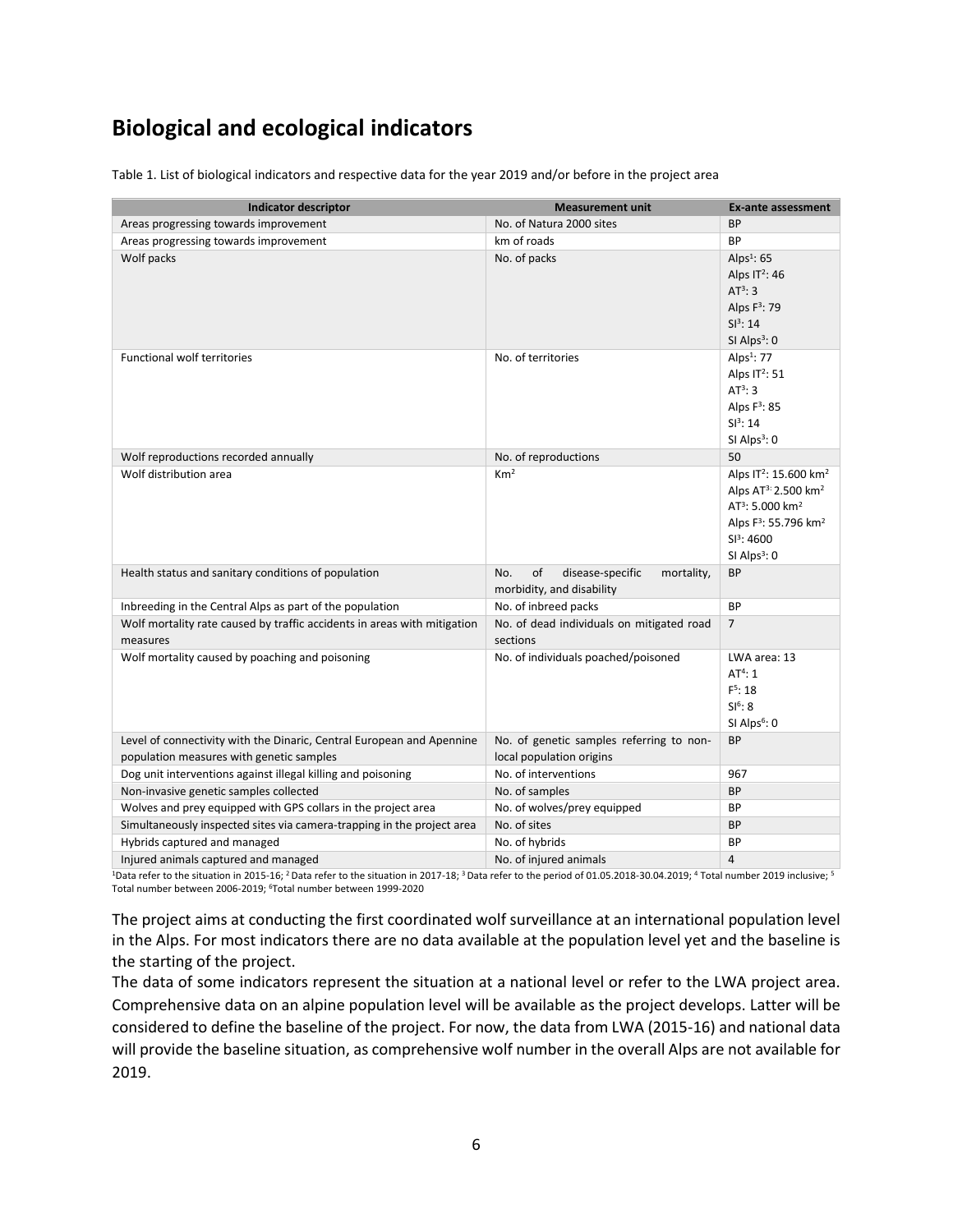Baseline data were, if available, collected from the reference documents listed in the introduction. For specific details of national wolf conservation status in the project areas we contacted the University of Veterinary Medicine, Vienna for Austria, the Slovenian Forest Service for Slovenia and the Office National de la Chasse et de la Faune Sauvage for France. For some indicators, the information about the Slovenian project area will be additionally added as soon as the data are available for 2019.

- The indicators *Areas progressing towards improvement* refer to a) No. of Natura 2000 sites considering the spatial requirements of wolves' reproductive sites in their EIA and b) of high-risk roads rendered safe
- *Wolf packs* and *functional wolf territories*: The last population estimation of pack number and territory in the overall Alps was conducted in 2015-2016. After that, only country estimations are present (not at the population level). In the Italian Alps, the last estimate available is from 2017-18, developed by LWA, with 46 packs and 5 pairs. In Austria, no wolf packs are present in the alpine areas. Here, we list the data considering the national territory. In France, data for the alpine area are available.
- *Wolf reproductions recorded annually*: There is no systematically collected data on reproductions recorded at the population level yet. The 50 reproductions annually are an estimation by experts of the field and can be used as baseline situation.
- *Wolf distribution area*: Until now, there is a lack of knowledge on the overall wolf distribution areas at the alpine population level. Baseline situation is the distribution at national level.
- *Wolf mortality rate caused by traffic accidents in areas with mitigation measures*: Baseline situation for this indicator are 7 individuals found dead on the selected road sections with up to now no mitigation measures in use. In the upcoming years, the LWA EU project will install measures on these sectors and compare the wolf mortality rate before and after the installation.
- *Wolf mortality caused by poaching and poisoning*: The experience from LWA showed the complexity and difficulty to estimate and measure the real amount of poaching and poisoning events. In LWA a total of 13 individuals were found in the project area. In France at total of 18 cases are known, in Austria 1 case. This will serve as a preliminary baseline and can be adapted as the project develops.
- *Dog unit interventions against illegal killing and poisoning*: The projects foresees the formations of at least 7 new anti-poisoning dog units and maintain the 5 units from LWA. In LWA a total of 967 interventions were conducted over the lifespan of the project in the Italian project areas and will be extended in the LWA EU project to new areas.
- *Hybrids captured and managed*: In SI, between 2019-2020, 4 hybrids were legally shot in the Alpine region and 3 in the Dinaric region. For the other project areas, data on hybridisation are incomplete or missing. The baseline for LWA EU is therefore the beginning of the project when coordinated monitoring actions are implemented.
- *Injured animals captured and managed*: During the LWA project 4 injured animals were captured between 2014-2016. This number reflects the baseline for the project as the activity will continue in LWA EU.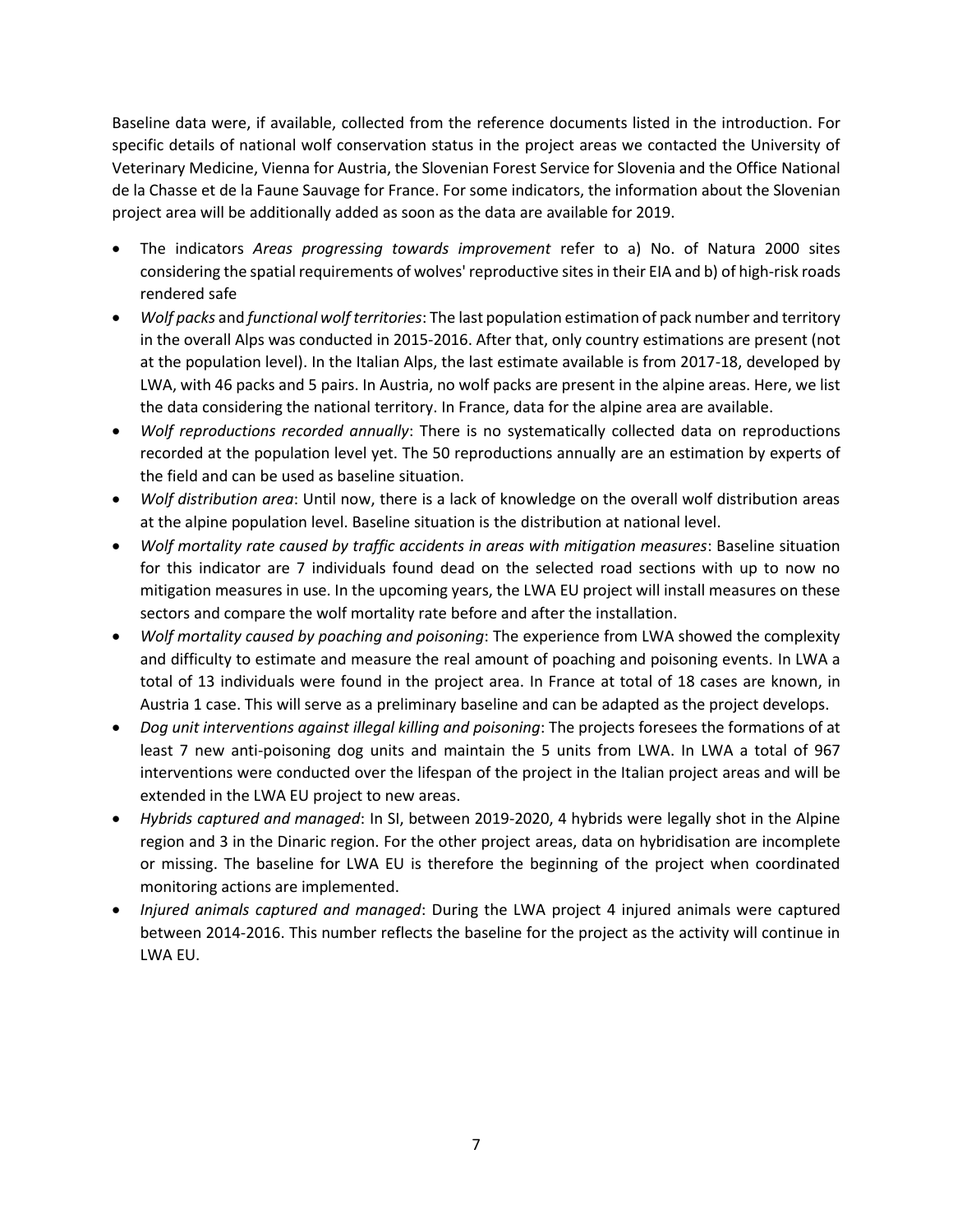### **Economic indicators**

| <b>Indicator descriptor</b>                                                                               | <b>Measurement unit</b>                   | Ex-ante<br>assessment |
|-----------------------------------------------------------------------------------------------------------|-------------------------------------------|-----------------------|
| Flocks/cattle in the project area protected with electric fences, and other preventive<br>methods by WPIU | No. of flocks                             | <b>BP</b>             |
| WPIU interventions over the project area                                                                  | No of interventions                       | <b>BP</b>             |
| Protected livestock (by WPIU) killed in the project areas                                                 | No. of livestock killed                   | <b>BP</b>             |
| Wolf depredations on (by WPIU) protected livestock documented in the project areas                        | No. of damage cases                       | <b>BP</b>             |
| Fence sets distributed in the project areas                                                               | No. of fences                             | 135                   |
| Guarding dogs distributed in the project areas                                                            | No. of guarding dogs                      | 34                    |
| Jobs created within the project                                                                           | No. of FTE                                | <b>BP</b>             |
| Replications of Life Alpine Young Ranger outside the project area during the project period               | No. of replications                       | <b>BP</b>             |
| Wolf friendly products                                                                                    | No. of products                           | 10                    |
| Producer of wolf-friendly products                                                                        | No. of producer                           | 6                     |
| Wolf-friendly eco-tourism packages                                                                        | No. of packages                           | $\mathbf{1}$          |
| Wolf-friendly eco-tourism events                                                                          | No. of events                             | 47                    |
| Estimated revenues from wolf friendly products                                                            | Income in $\epsilon^1$                    | <b>BP</b>             |
| Estimated revenues from wolf friendly eco-tourism packages                                                | Income in €                               | <b>BP</b>             |
| Market size in wolf-friendly ecotourism events                                                            | No. of participants                       | 1127                  |
| Total cost of damages reimbursed to breeders using livestock protection by public bodies                  | Total costs in $\epsilon$                 | <b>BP</b>             |
| Economic loss/wolf attack in the project area using WPIU                                                  | €/attack                                  | <b>BP</b>             |
| Total costs for prevention measures installed during the project (fences, guardian dogs)                  | Total costs in $\epsilon$                 | <b>BP</b>             |
| Total project related expenditure during the project period (communication actions)                       | Total expenditure in €                    | <b>BP</b>             |
| Capital expenditures to acquire equipment for setting up project actions                                  | Total expenditure in €                    | <b>BP</b>             |
| Profits from selling wolf-friendly products in proportion to economic losses in wolf attack               | Profit/losses per farmer<br>in $\epsilon$ | <b>BP</b>             |
| Profits from selling wolf-friendly products in proportion to expenses for prevention<br>measures          | Income/capital<br>invested in €           | <b>BP</b>             |
| Persons employed in activities related wolf friendly eco-tourism packages                                 | No. of person                             | <b>BP</b>             |
| Overnight stays in areas with wolf friendly eco-tourism packages                                          | No. of overnight stays                    | <b>BP</b>             |

Table 1. List of economic indicators and respective data for the year 2019 and/or before in the project area

<sup>1</sup> based on estimated spending of 100 €/day

For most indicators there are no data available on an alpine level or the specific project area. Therefor in many cases the baseline is the starting of the project. To encounter the conflict issue of damage prevention, innovative WPIU (Wolf prevention intervention unit) will be trained within LWA EU and locally established to act in hot spot areas of conflict for rapidly implementing preventive tool kits, using ad-hoc optimal preventive strategies based on successful experiences, to indicate the correct use of livestock guarding dogs, provide administrative assistance and active listening with a role of mediators. These hotspots areas are defined in the first period of the project and the respective ex-ante situation with no WPIU in use will be assessed and updated in the following project years. The use of fences and guardian dogs is also related to the activities of WPIU, therefore also the baseline situation should refer to the selected intervention areas to allow comparability of WPIU impact.

For now, and for the sake of completeness, we present the national data (status 2019) for the following indicators related to damage prevention for F, SI and AT. In IT the following data refer to the region of Piemonte, Liguria, Valle d'Aosta, Friuli-Venezia Giulia, Provincia Autonoma di Trento, Veneto and Lombardia. Data for the Piemonte region are from 2018.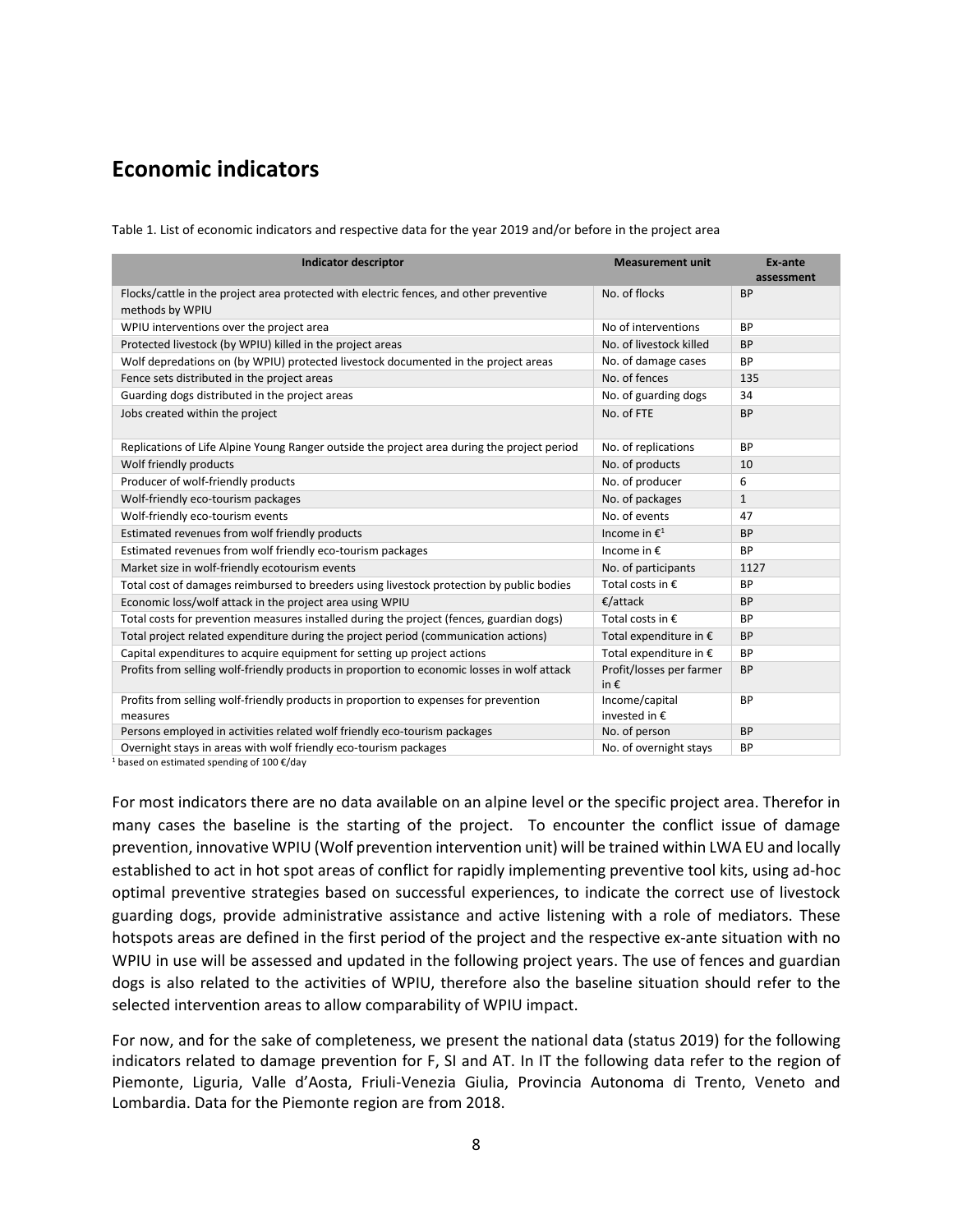As shown in Table 2, the baseline will be the beginning of the project or the data from LWA until more detailed data for the project regions with WPIU activities will be available.

- *Protected livestock (by WPIU) killed in the project areas* The following data refer to the situation in 2019 before WPIU were installed and include protected and unprotected livestock. IT: 1.668; AT: 86; F:12.282; SI: 1.381
- *Wolf depredations on (by WPIU) protected livestock documented in the project areas* The following data refer to the situation in 2019 before WPIU were installed and include protected and unprotected livestock. AT: 24; F: 3.822; SI: 374
- *Fence sets distributed in the project areas* In Austria single federal states provide funding for electric fences or provide intervention kits in case of need. The implementation of electric fencing must be done by farmers themselves and no data are available on the overall number of fences distributed in 2019. Data inconsistency and different collection methodologies limit the detection of the total number of fences distributed in the Italian project area. For more information, please refer to Berce T & Černe R (ed.) (2020). The national data from 2019 for F is 1.500 fences and for SI 8 fences. For now, the baseline for this indicator is the total number of 135 fences distributed during the LWA project between 2014-18.
- *Guarding dogs distributed in the project areas* In Austria, livestock guarding dogs are used by single farmers on private initiatives. So far, there has been no official program in Austria and no further data on private implementations are available. In SI and IT the data refer to the total number of dogs distributed between 2011-2019, with 30 dogs in SI and 457 dogs in IT. In France, 536 dogs were distributed on a national level in 2019. For now, the baseline for our assessment is the 30 dogs distributed within LWA between 2015-18.
- *Total cost of damages reimbursed to breeders using livestock protection by public bodies* The data available for 2019 represent the situation on a national level for AT with 50.643,10  $\epsilon$ , F with 28.563.385 € and SI with 248.250 € of damage compensation paid. In the above-mentioned Italian regions, the amount was 333.340,31€.

These data do not allow differentiation between protected or unprotected livestock. Therefore, the baseline for LWA EU is the beginning of the project until specific data for the selected WPIU intervention sides will be available.

The data for the following indicators refer to actions initiated, and results obtained in LWA over the entire 5 year-project period. These activities will be continued and extended to the LWA EU project areas:

- *Wolf-friendly products*
- *Producer of wolf-friendly products*
- *Wolf-friendly eco-tourism packages*
- *Wolf-friendly eco-tourism events*
- *Market size in the number of customers participating in wolf-friendly ecotourism events*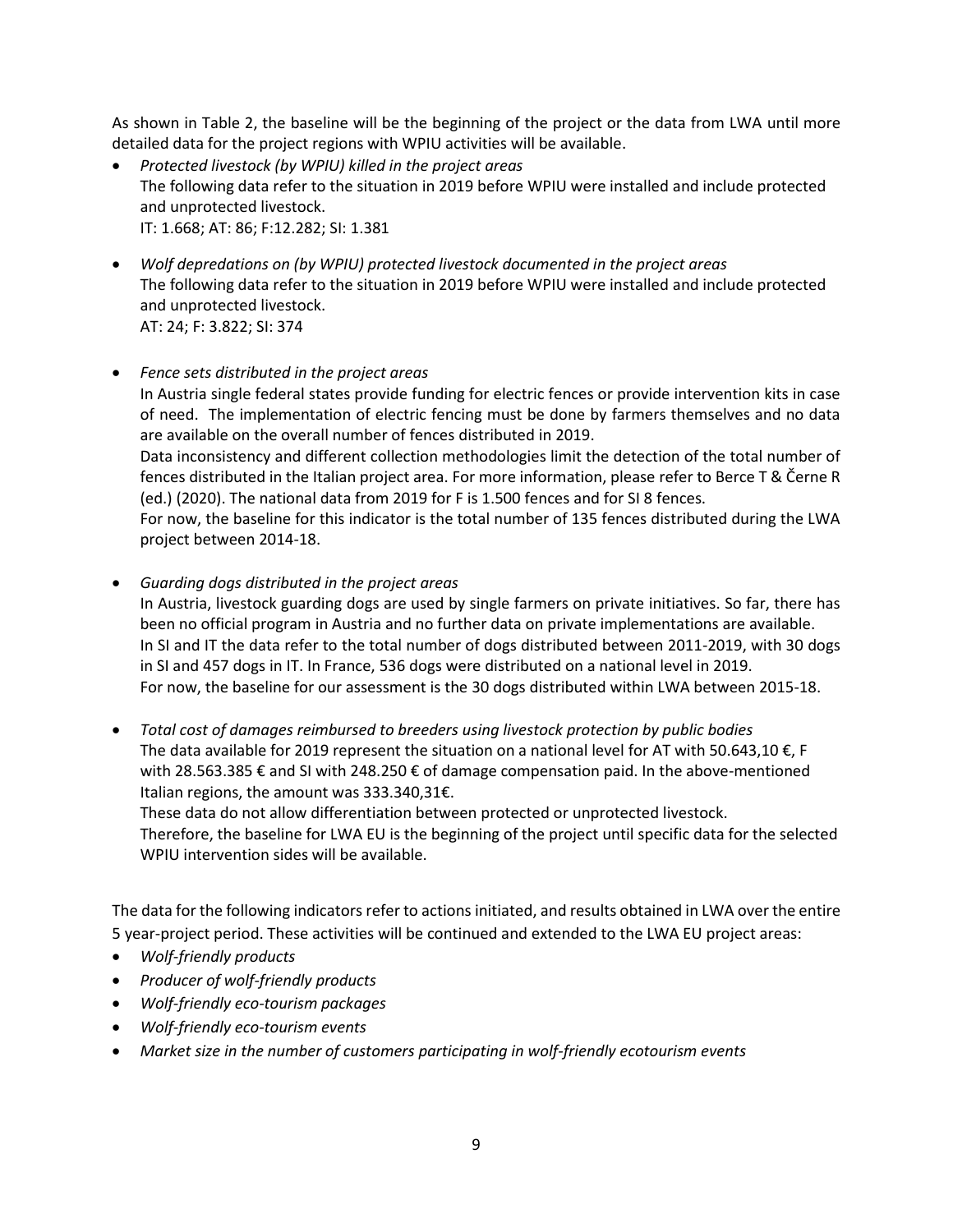The indicator *Jobs created within the project* will be calculated with one annual FTE equivalent to 8 hours per day as equivalent to one full working day, and 220 full working days per year.

## **Social indicators**

| <b>Indicator descriptor</b>                                                                                                 | <b>Measurement unit</b>                              | Ex-ante<br>assessment      |
|-----------------------------------------------------------------------------------------------------------------------------|------------------------------------------------------|----------------------------|
| Additional project supporters, requests to participate in project actions                                                   | of<br>additional<br>no.<br>supporters/stewards       | 98                         |
| Person involved in the international Alpine wolf population working group                                                   | no. of person involved                               | <b>BP</b>                  |
| Networking with other projects for exchange of knowledge and experience                                                     | no. of projects contacted<br>for<br>exchange         | <b>BP</b>                  |
| Potential actions elaborated within the thematic platforms for an improved and<br>more widely accepted management of wolves | no. of potential actions elaborated                  | <b>BP</b>                  |
| WPIU trained and established                                                                                                | no. of WPIU                                          | <b>BP</b>                  |
| Anti-poisoning dog units                                                                                                    | no. of dog units                                     | 5                          |
| Operators and professionals trained in courses or workshops to contribute the<br>project actions and output continuation    | no. of operators trained                             | <b>BP</b>                  |
| Training courses or workshops for operators and professionals                                                               | no. of courses/workshops                             | BP                         |
| Quality/Sufficiency of skills trained to the teachers and nature guides                                                     | Level of sufficiency                                 | BP                         |
| Improved wildlife hunters' management plans for management of key wolf's<br>prey species                                    | no. of management plans                              | <b>BP</b>                  |
| Entities/decision makers/duty holders involved                                                                              | no. of entities involved                             | <b>BP</b>                  |
| Hunters involved in the predator prey evaluation in all project areas                                                       | no. of hunters involved                              | <b>BP</b>                  |
| Unique visits to the website                                                                                                | no. of unique visits                                 | <b>BP</b>                  |
| Visit duration on website                                                                                                   | Average of minutes spent on<br>website               | <b>BP</b>                  |
| Downloads from project website                                                                                              | no. of downloads                                     | <b>BP</b>                  |
| Likes on Facebook page                                                                                                      | no. of likes                                         | 7.000                      |
| Effectiveness of training for ambassador teachers on knowledge level                                                        | Ratio results knowledge ex ante / ex<br>post surveys | <b>BP</b>                  |
| Effectiveness of eco-tourism packages to increase the ecological knowledge of<br>participants                               | Ratio results knowledge ex ante / ex<br>post surveys | BP                         |
| Ambassadors teachers trained                                                                                                | no. of ambassadors trained                           | 867                        |
| Schools children involved in education actions                                                                              | no. of school children involved                      | <b>BP</b>                  |
| Participants at stakeholder platforms                                                                                       | no. of participants                                  | <b>BP</b>                  |
| Public events/exhibitions                                                                                                   | no. of events                                        | <b>BP</b>                  |
| Participants/visitors at public events or exhibitions organized by the project                                              | no. of participants                                  | <b>BP</b>                  |
| Views of the project video                                                                                                  | no. of views                                         | <b>BP</b>                  |
| Kids involved in the Life Alpine Young Ranger Program                                                                       | no. of kids                                          | <b>BP</b>                  |
| Publications concerning wolves and project activities                                                                       | no. of publications                                  | <b>BP</b>                  |
| Articles or intervention in the media about the project                                                                     | no. of interventions                                 | BP                         |
| Project press releases produced and released by the partners                                                                | no. of press releases                                | ΒP                         |
| Newsletter subscriptions                                                                                                    | no. of subscription                                  | BP                         |
| Positive media reports on wolves                                                                                            | % positive reports                                   | BP                         |
| Attitude about wolves and wolf conservation among key stakeholder groups                                                    | % positive responses                                 | Postponed<br>to<br>06/2021 |
| Attitude about wolves and wolf conservation among large public                                                              | % positive responses                                 | Postponed<br>to<br>06/2021 |

Table 3. List of social indicators and respective data for the year 2019 and/or before in the project area